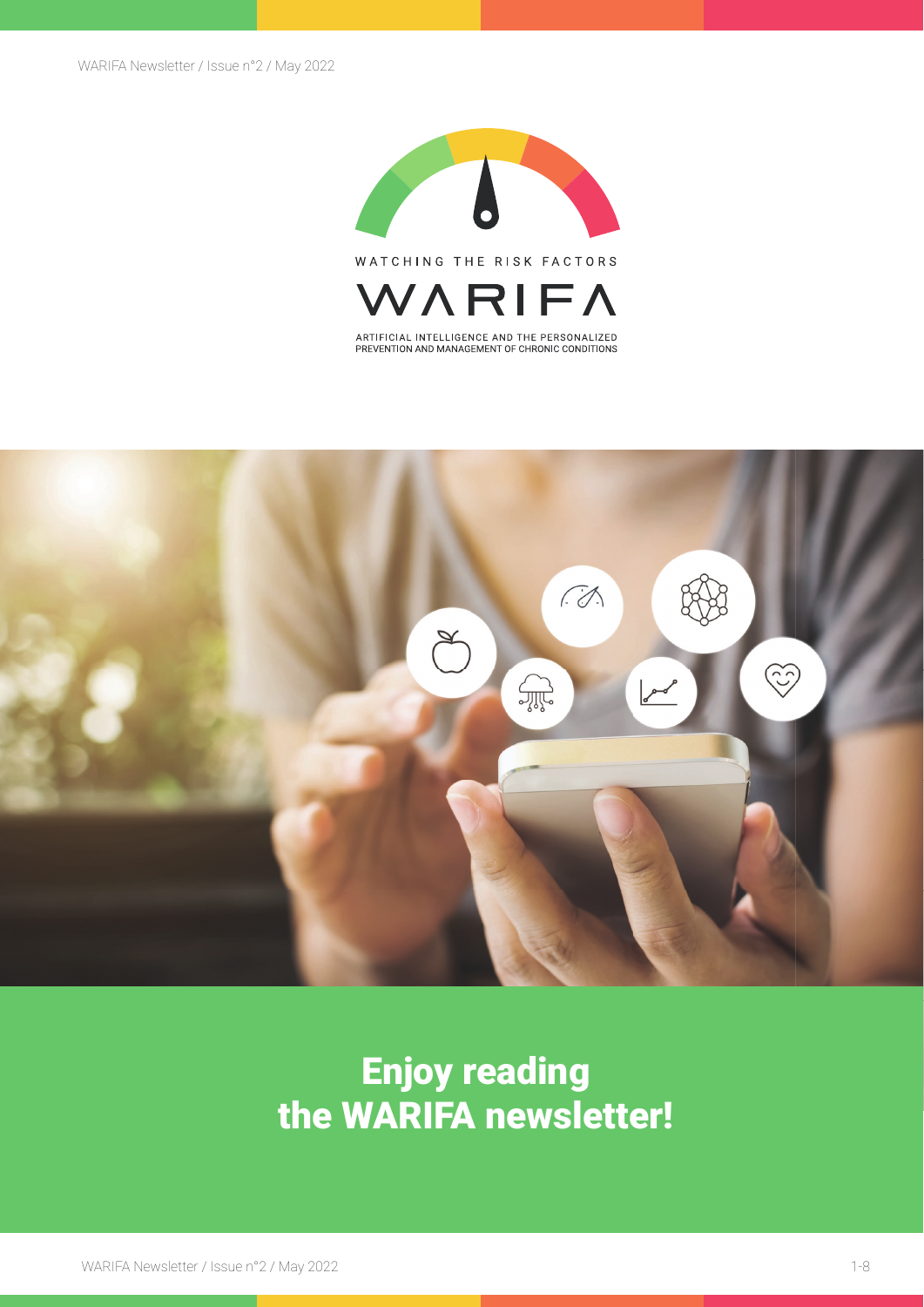## FIRST YEAR PROJECT RESULTS

WARIFA - Watching the risk factors: Artificial Intelligence (AI) and the prevention of chronic conditions (GA 101017385) – celebrates its first year of implementation! In this second issue the consortium presents you the first results obtained in each Work Package during the first year of the project life.

WARIFA started on the 1st of January 2021 and will develop a prototype of a combined early risk assessment tool that will provide individual citizens with personalised recommendations for the management of noncommunicable diseases (NCDs) - such as cardiovascular diseases, cancer, chronic respiratory diseases and diabetes – which represent the leading causes of death for the citizens of the European Union. WARIFA has its main focus on the prevention of melanoma skin cancer and complications of diabetes and uses AI and the analysis of usergenerated and big data to provide a personalized set of recommendations on lifestyle factors according to the risk score of each individual. WARIFA will inform citizens about the improvements on the management of a known disease while, simultaneously, raising awareness on the risk of developing another noncommunicable disease. In this way, WARIFA will contribute to health promotion and disease prevention actions which will help relieve the burden on health care systems and economies.

WARIFA first-class international consortium includes a total of 12 partners from 6 countries and represents expertise within AI technology, applied mathematics and statistics, e-health, preventive medicine, clinical medicine, epidemiology, sociology, psychology, biostatistics, communication and dissemination. The partners that will implement WARIFA in the next 4 years are: The Norwegian Centre for E-health Research (Norway) – coordinator, University of Medicine and Pharmacy "Carol Davila" Bucharest (Romania), UiT The Arctic University of Norway (Norway), University of Las Palmas de Gran Canaria (Spain), University of Oslo (Norway), Munster Technological University (Ireland), CiaoTech Srl (Italy), Netsun Software Srl (Romania), National Research Council of Italy (Italy), Rey Juan Carlos University (Spain), Sensotrend Oy (Finland), Norwegian Melanoma Association (Norway).

To reach the above-mentioned objectives, the WARIFA project is organised in 8 Work Packages (WPs) which are closely linked to each other. Despite the difficulties associated with the COVID-19 pandemic, all the partners have been working hard to carry out the project activities and several achievements have been reached. The results obtained so far in each WP are presented below.

Remember also to [subscribe to the WARIFA newsletter](https://www.warifa.eu/newsletter/) and follow the main updates visiting the project website and on [LinkedIn,](https://www.linkedin.com/company/warifa-project/) [Twitter](https://twitter.com/ProjectWarifa) and [Facebook!](https://www.facebook.com/ProjectWarifa/)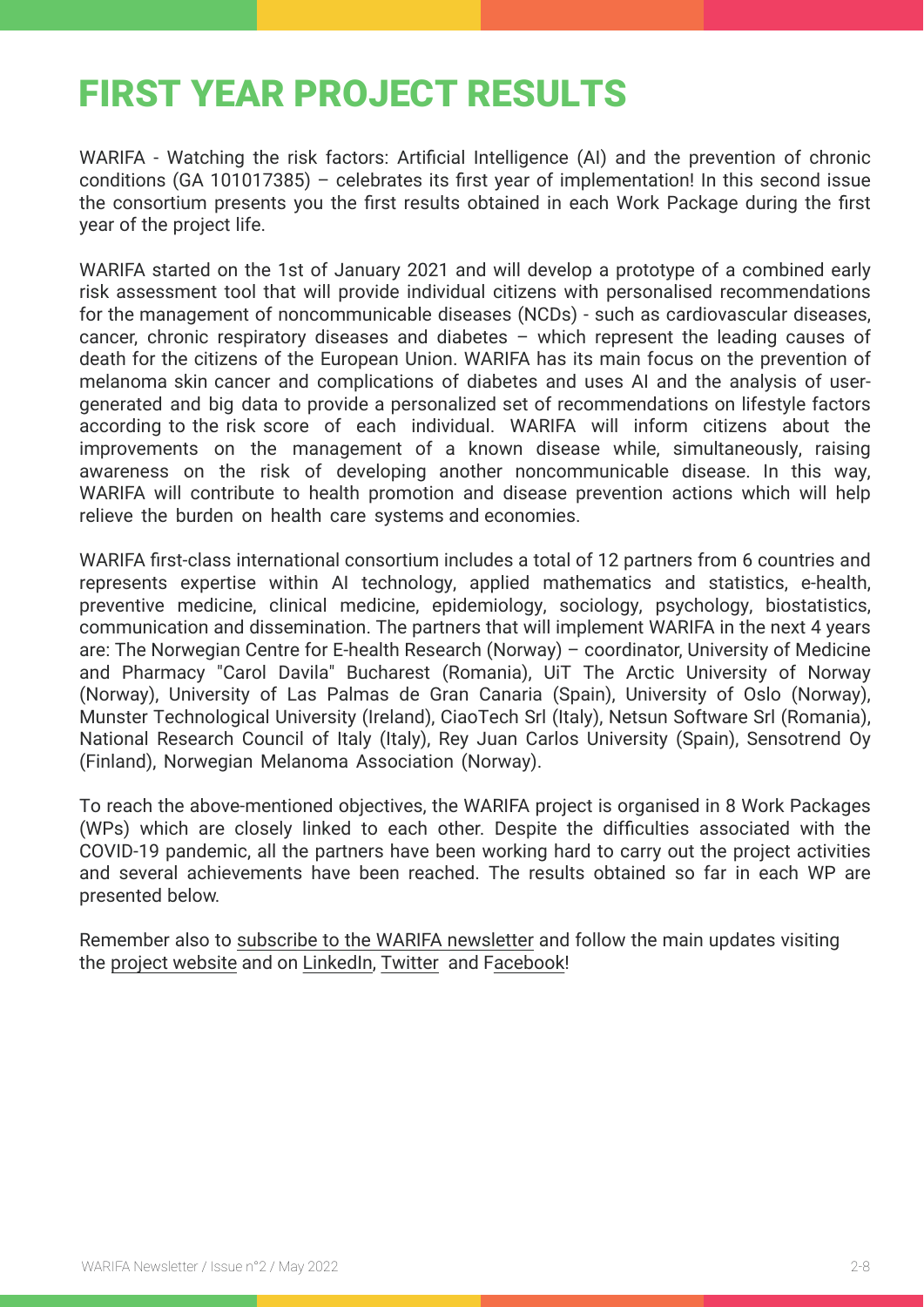## WP1 - PROJECT MANAGEMENT

The aim of this WP is to establish a project management structure capable of coordinating the technical and financial implementation of the project. During the fist year of the project activities, the team established all the necessary management procedures and bodies to successfully reach the project's goals. Furthermore, an online kickoff meeting was organized in January 2021 to officially start the project and plan the steps to be undertaken in mid and long term.

NSE, the coordinator, is playing a key role in overseeing the implementation of the activities, monitoring and managing the risks and ensuring the quality of the research. The SARS-COV2 pandemic is emerging as the main risk for the project execution, preventing travel and face-to-face meetings, including among partners. To overcome these difficulties, alternative approaches and tools are being identified and implemented.

WP Leader



Conceição Granja, Project Coordinator **NSF** 



## WP2 - USER AND STAKEHOLDER NEEDS

For the development of the WARIFA tool, it is paramount to consider end-users' needs and expectations, which will influence the perception of the software, the engagement with it, as well as its clinical impact. To ensure these needs and expectations are taken into account, potential users and stakeholders should be involved from the first stages of software development. Thus, the partners involved in this Work Package have been working on identifying and mapping the needs of the stakeholders relevant for the project, as well as the risk factors linked to the conditions that will be included in the WARIFA tool.

During the first year of project, on one hand, the activities focussed on establishing the work procedures and protocols for mapping the relevant risk factors for the main chronic conditions. The Countries addressed for the studies are Norway, Spain, and Romania. Due to SARS-COV2 pandemic (and the related restrictions to travels and face-to-face meetings), the partners were obliged to change the approach and define a new strategy, especially for identifying and reaching the vulnerable and hard-to-reach groups.

WP Leader



Ana-Maria Forsea, UMFCD



On the other hand, in collaboration with WP7 and WP8, the partners drafted a stakeholder analysis highlighting the categories of people/organisations/sectors that could be interested in using the WARIFA tool. These stakeholders will be reached out through online surveys with the aim to collect their attitudes and expectations regarding a mobile/smartphone-based preventive AI solution. The WP2 survey is focused on adult citizens.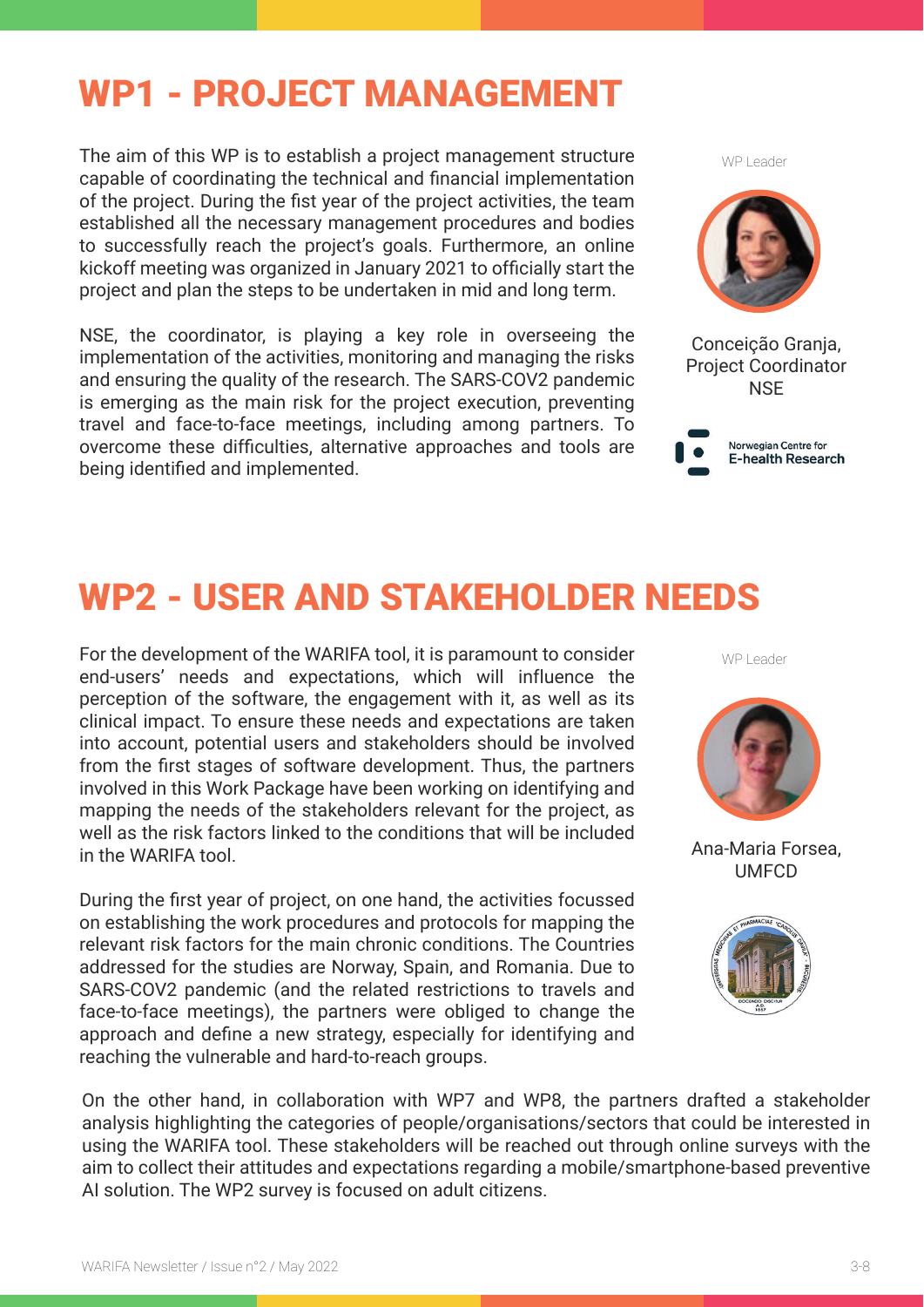Finally, the partners are elaborating a list of input and output variables involved in the AI tool for the risk calculation and prevention recommendations. To reach this specific goal, the partners performed a scientific literature review focusing on: the interaction between the health care systems and the use of preventive mobile apps by the individual citizen; existing digital tools for prevention of the main NCDs; and existing validated risk calculators for the main NCDs, at individual and community level.

## WP3 - DATA ACQUISITION AND PREPARATION

Work Package 3 is dedicated to the data sources and implanting data acquisition functionalities of the WARIFA tool. The data sources include possible data from users (manually entered on the mobile app and collected from sensors) as well as from existing community datasets and other relevant data from registries and databases.

First of all, this implies assessing relevant data sources based on the output from WP2, i.e. the list of input and output variables to be included in the tool. Thus, partners involved in WP3 reviewed the proposed list of risk factors (variables) prepared in WP2 from the technical point of view.

Secondly, the partner started working on the definition of the requirements on how to prepare the data sources, on establishing a procedure to acquire possible data sources to be used in the WARIFA tool, as well as possible experimental data acquisition systems for data collection.

WP Leader



Eirik Årsand, UiT



# WP4 - DATA PROCESSING AND MACHINE LEARNING ALGORITHMS

The scope of Work Package 4 is to develop the data processing and machine learning algorithms on which the WARIFA tool will be built. To reach the goal several steps should be undertaken: 1) define the input and output variables of AI algorithms, after data pre-processing and feature extraction stages; 2) Identify which existing risk calculators are best suited to process individual risk for the identified areas involved in the WARIFA system; 3) setup a model based on machine learning (ML) techniques which includes all relevant input and output variables and utilizes the risk calculators; and 4) Integrate the developed model in the WARIFA tool and system testing.

WP Leader



Cristina Soguero Ruiz, URJC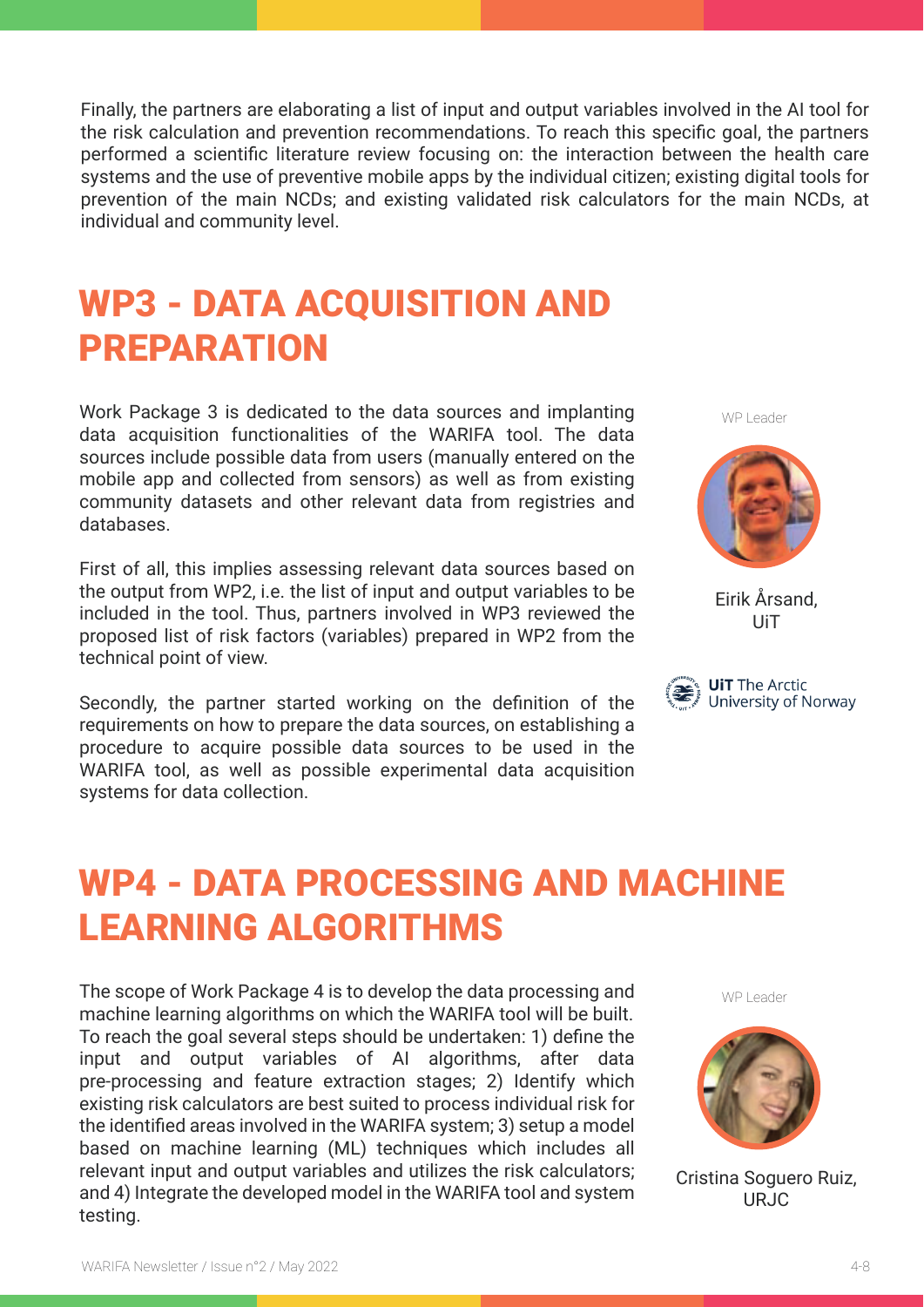During the first year of the project activities, the partners involved in WP4 started working on the development of preliminary data preprocessing algorithms and of preliminary feature extraction algorithms based on feature selection methods for the subsequent risk factors analysis. On the other hand, the also initiate the process for the development of a methodology based on feature



extraction/selection and machine learning techniques to develop predictive models that could help clinicians to determine whether a subject has done physical activity.

Furthermore, they started analyzing the different already existing risk calculator implementations identified in WP2.

Finally, they are collaborating on a preliminary data analysis of an available dataset of different glucose sensors to monitor type 1 diabetes, as well as on developing a methodology to evaluate the performance of different glucose measuring technologies by comparing them to reference values (capillary glucose measurements) in different time intervals.

## WP5 - CONTEXT AWARENESS AND SIMULATION OF BIG DATA

WP5 will start in the second year of project life. In the framework of WP5, the consortium will identify how information from WP4 can be used to describe usage patterns to extract context data. The contextualized information, based on pre-defined rules, will then be fed to the simulation algorithm to generate the optimum set of context data for WP6 - Bayesian belief networks and output of recommendations.





Terje Solvoll, **NSE** 

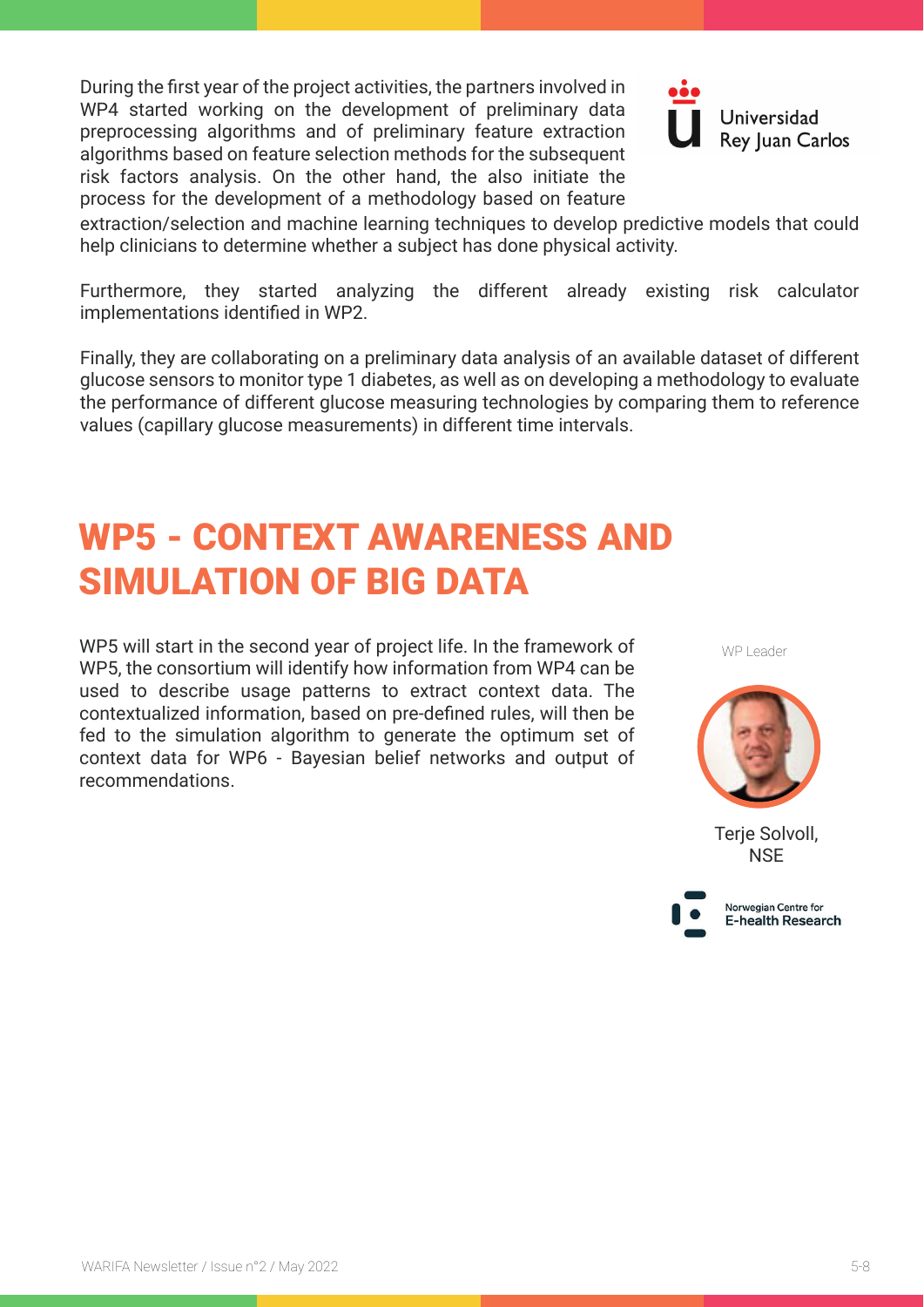#### WP6 - BAYESIAN BELIEF NETWORKS

WP6 will start in January 2022 and is devoted to developing a subject personalized Bayesian belief hierarchical network of factors-variables, possibly dynamic, defined by means of local probabilities modelling causal effect between pairs of variables. The network can be used to identify some alternative action patterns to be suggested to the subject using the WARIFA app in order to minimize the overall risk of the different pathologic conditions considered. During the current year, this group contributed to the discussion for the identification of the input variables. Giovanni Sebastiani,

WP Leader



CNR



## WP7 - USABILITY, PERSONALISATION AND VALIDATION

In WP7 - Usability, personalisation and validation, the partners will ensure that the work performed within other WPs is translated to relevant, comprehensible, evidence-based recommendations and adapted to the needs and preferences of the end-users. End-users and other key stakeholders will be invited to participate with individual input and feedback and with group discussion (focus groups) and the results will be shared with the AI teams (WP2-6), to be taken into consideration in the design of the WARIFA solutions and the WP8 team to better steer dissemination, communication and exploitation activities.

During the first year of project life, the partners conducted several reviews of the literature to identify health-relevant, evidence-based risk factors and to summarize the evidence about the quality, usability, use and engagement, and behaviour change related to health apps, to set the foundations for the development of the WARIFA solution. In addition, methods for personalisation and validation of health apps were reviewed.

WP Leader



Ana M. Wagner, ULPGC



Besides, an analysis of European and national projects was conducted and discussions involving most consortium partners were organised. Based on all this, personalisation and validation protocols were developed. Personalisation will be achieved through co-creation of the WARIFA app with end-users and validation will involve both end-users and health-care professionals.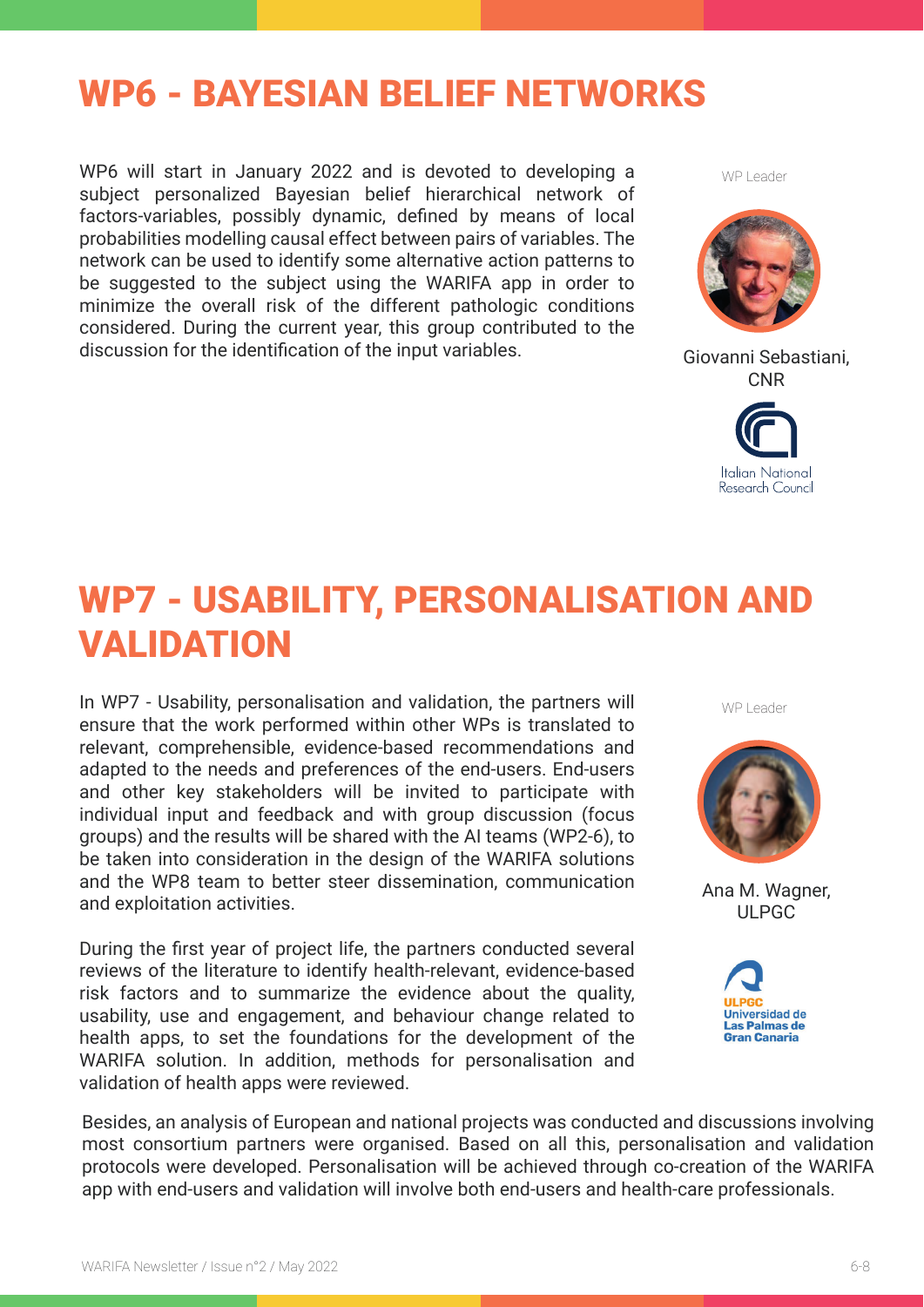In addition, a concept for the App interface has already been designed and shared among the partners and the involvement of gamification, to enhance personalisation of and engagement with the App has been proposed.

## WP8 - COMMUNICATION, DISSEMINATION AND EXPLOITATION INCLUDING POLICY RECOMMENDATIONS

The WP8 aims to assess the expected impacts of the project at European level in relation to the emerging trends of personalised early risk prediction, prevention and intervention sector, setting up an exploitation process of the project results in line with the specificity of the consortium members. To this end, WP8 Leader CTECH, worked in close collaboration with WP2 and WP7 partners for the identification the most important stakeholders of the WARIFA results. The networks of contacts of the partners were the starting point, then the map of the stakeholders has been enlarged to other networks or specific groups at EU level, including similar EU-funded projects.

The second aim of the WP8 is to communicate and disseminate the project outcomes in Europe. A Plan for the Dissemination and Exploitation of results has been drafted and it includes a description of the communication channels and tools adopted to communicate and disseminate the WARIFA project objectives and future results, as well as a description of the strategies to reach the different stakeholders.





Luigi Ranza, **CIAOTECH** 



Therefore, during the first year of the project, the main activities of communication and dissemination have been focused on:

- Definition of the logo and the visual identity of the project
- Set up of the social media accounts: Follow us on [LinkedIn,](https://www.linkedin.com/company/warifa-project/) [Twitter](https://twitter.com/ProjectWarifa) and [Facebook!](https://www.facebook.com/ProjectWarifa/)
- Launch of the project website: go to https://www.warifa.eu

• Design of the brochure, roll-up and poster: download them at the following link: https://www.warifa.eu/media-kit